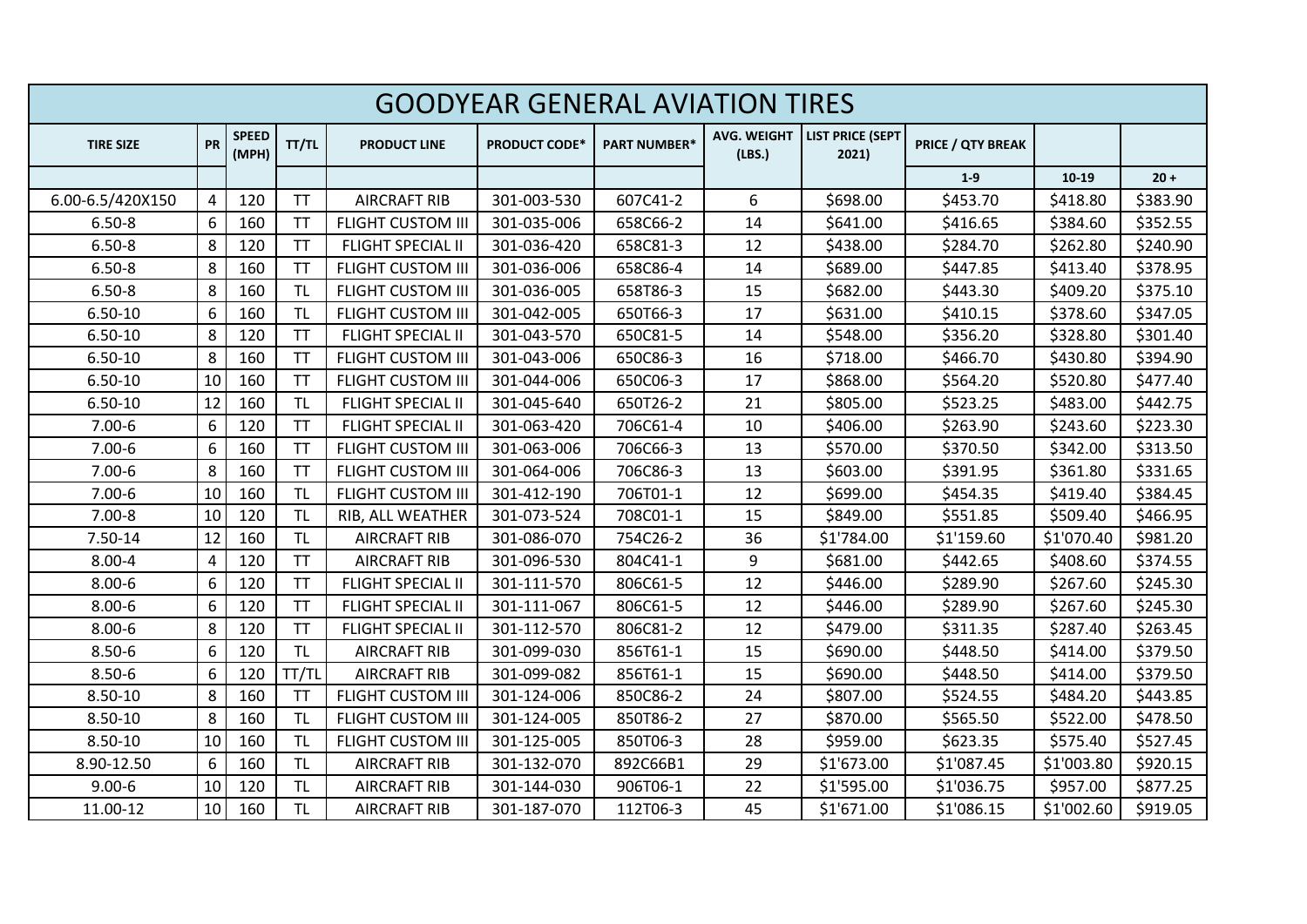| 13X5.0-5           | 8              | 120 | <b>TL</b> | <b>SMOOTH</b>            | 301-663-525 | <b>CARGO</b> | 7              | \$941.00   | \$611.65   | \$564.60   | \$517.55   |
|--------------------|----------------|-----|-----------|--------------------------|-------------|--------------|----------------|------------|------------|------------|------------|
| 14.5X5.5-6         | 14             | 120 | <b>TL</b> | <b>AIRCRAFT RIB</b>      | 301-237-083 | 145K41-1     | 10             | \$1'665.00 | \$1'082.25 | \$999.00   | \$915.75   |
| 14.5X5.5-6         | 14             | 120 | <b>TL</b> | <b>AIRCRAFT RIB</b>      | 301-237-083 | 145K41-1     | 10             | \$1'665.00 | \$1'082.25 | \$999.00   | \$915.75   |
| 15X6.0-5/380X150-5 | 6              | 120 | <b>TT</b> | <b>AIRCRAFT RIB</b>      | 301-175-530 | 385M61-1     | $\overline{7}$ | \$358.00   | \$232.70   | \$214.80   | \$196.90   |
| 15X6.0-6           | 6              | 160 | <b>TT</b> | <b>FLIGHT SPECIAL II</b> | 301-249-420 | 156E61-3     | 8              | \$288.00   | \$187.20   | \$172.80   | \$158.40   |
| 15X6.0-6           | 6              | 160 | <b>TT</b> | FLIGHT SPECIAL II        | 301-249-068 | 156E66B1     | 8              | \$288.00   | \$187.20   | \$172.80   | \$158.40   |
| 15X6.0-6           | 6              | 160 | <b>TL</b> | <b>FLIGHT SPECIAL II</b> | 301-249-084 | 156E66T1     | 8              | \$335.00   | \$217.75   | \$201.00   | \$184.25   |
| 15X6.0-6           | 6              | 160 | <b>TT</b> | <b>FLIGHT CUSTOM III</b> | 301-249-006 | 156E66-4     | 9              | \$411.00   | \$267.15   | \$246.60   | \$226.05   |
| 15X6.0-6           | 10             | 160 | <b>TL</b> | <b>FLIGHT CUSTOM III</b> | 301-417-190 | 156E06-1     | 9              | \$732.00   | \$475.80   | \$439.20   | \$402.60   |
| 15.00-12           | 14             | 160 | <b>TL</b> | <b>AIRCRAFT RIB</b>      | 301-253-070 | 152T46-1     | 59             | \$3'192.00 | \$2'074.80 | \$1'915.20 | \$1'755.60 |
| 15.00-16           | 16             | 160 | <b>TL</b> | <b>AIRCRAFT RIB</b>      | 301-254-993 | 156T66G1     | 95             | \$4'618.00 | \$3'001.70 | \$2'770.80 | \$2'539.90 |
| 17.00-16           | 12             | 160 | <b>TT</b> | <b>AIRCRAFT RIB</b>      | 301-319-211 | 176C26B1     | 99             | \$4'640.00 | \$3'016.00 | \$2'784.00 | \$2'552.00 |
| 17.5X6.25-6        | 10             | 160 | <b>TL</b> | <b>FLIGHT SPECIAL II</b> | 301-048-437 | 175K08-1     | 11             | \$731.00   | \$475.15   | \$438.60   | \$402.05   |
| 18X5.5             | 8              | 120 | <b>TT</b> | <b>FLIGHT SPECIAL II</b> | 301-341-420 | 185F81-1     | 11             | \$496.00   | \$322.40   | \$297.60   | \$272.80   |
| 18X5.5             | 8              | 190 | <b>TL</b> | <b>FLIGHT EAGLE</b>      | 301-341-860 | 185F88-6     | 13             | \$921.00   | \$598.65   | \$552.60   | \$506.55   |
| 18X5.5             | 10             | 210 | <b>TL</b> | <b>FLIGHT EAGLE</b>      | 301-345-870 | 185F03-5     | 14             | \$938.00   | \$609.70   | \$562.80   | \$515.90   |
| 19.5X6.75-8        | 10             | 190 | <b>TL</b> | <b>AIRCRAFT RIB</b>      | 301-361-311 | 196K08-9     | 16             | \$661.00   | \$429.65   | \$396.60   | \$363.55   |
| 22X6.75-10         | 8              | 160 | <b>TL</b> | <b>FLIGHT CUSTOM III</b> | 301-393-005 | 265F86-8     | 20             | \$887.00   | \$576.55   | \$532.20   | \$487.85   |
| 22X6.75-10         | 10             | 190 | <b>TL</b> | <b>FLIGHT SPECIAL II</b> | 301-392-641 | 265K08-1     | 21             | \$921.00   | \$598.65   | \$552.60   | \$506.55   |
| 22X8.0-8           | 6              | 120 | <b>TT</b> | <b>FLIGHT SPECIAL II</b> | 301-404-420 | 228K61-1     | 14             | \$555.00   | \$360.75   | \$333.00   | \$305.25   |
| 26X10.5-6          | 6              | 120 | <b>TL</b> | SMOOTH                   | 301-469-440 | 260K61-1     | 23             | \$1'600.00 | \$1'040.00 | \$960.00   | \$880.00   |
| 27"                | 10             | 120 | <b>TL</b> | <b>AIRCRAFT RIB</b>      | 301-476-992 | 270A01B3     | 31             | \$1'611.00 | \$1'047.15 | \$966.60   | \$886.05   |
| 29X11.0-10         | 10             | 120 | <b>TL</b> | <b>AIRCRAFT RIB</b>      | 301-490-430 | 110T01-3     | 36             | \$1'455.00 | \$945.75   | \$873.00   | \$800.25   |
| $5.00 - 4$         | 6              | 120 | <b>TT</b> | <b>AIRCRAFT RIB</b>      | 301-009-530 | 504C61-2     | 4              | \$708.00   | \$460.20   | \$424.80   | \$389.40   |
| $5.00 - 4$         | 14             | 120 | <b>TL</b> | <b>AIRCRAFT RIB</b>      | 301-014-030 | 504T41-2     | $\overline{7}$ | \$945.00   | \$614.25   | \$567.00   | \$519.75   |
| $5.00 - 5$         | 4              | 120 | <b>TT</b> | <b>FLIGHT SPECIAL II</b> | 301-015-420 | 505C41-4     | 5              | \$217.00   | \$141.05   | \$130.20   | \$119.35   |
| $5.00 - 5$         | 4              | 160 | <b>TT</b> | <b>FLIGHT CUSTOM III</b> | 301-015-006 | 505C46-4     | $\overline{7}$ | \$378.00   | \$245.70   | \$226.80   | \$207.90   |
| $5.00 - 5$         | 6              | 120 | <b>TT</b> | FLIGHT SPECIAL II        | 301-016-420 | 505C61-8     | 5              | \$200.00   | \$130.00   | \$120.00   | \$110.00   |
| $5.00 - 5$         | 6              | 120 | <b>TL</b> | <b>FLIGHT SPECIAL II</b> | 301-016-381 | 505T61-1     | 6              | \$296.00   | \$192.40   | \$177.60   | \$162.80   |
| $5.00 - 5$         | 6              | 160 | <b>TT</b> | <b>FLIGHT CUSTOM III</b> | 301-016-006 | 505C66-5     | $\overline{7}$ | \$378.00   | \$245.70   | \$226.80   | \$207.90   |
| $5.00 - 5$         | 10             | 120 | <b>TT</b> | <b>FLIGHT SPECIAL II</b> | 301-018-420 | 505C01-2     | 6              | \$267.00   | \$173.55   | \$160.20   | \$146.85   |
| $5.00 - 5$         | 10             | 190 | TL        | <b>FLIGHT EAGLE LT</b>   | 301-015-028 | 505T08-1     | 6              | \$396.00   | \$257.40   | \$237.60   | \$217.80   |
| $6.00 - 6$         | $\overline{4}$ | 120 | <b>TT</b> | <b>FLIGHT SPECIAL II</b> | 301-026-420 | 606C41-6     | 9              | \$248.00   | \$161.20   | \$148.80   | \$136.40   |